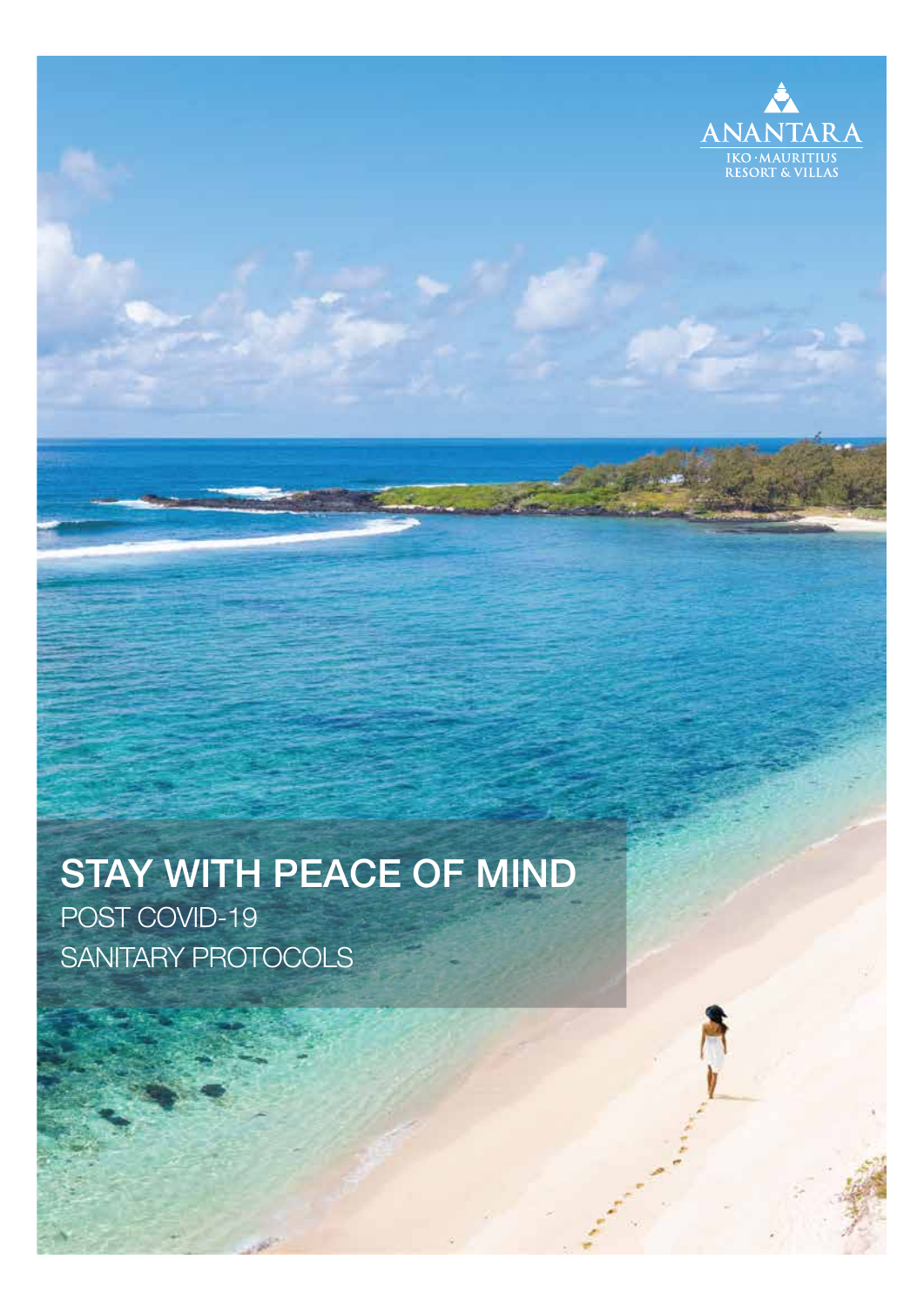#### STAY WITH PEACE OF MIND

#### We are committed to safeguarding your health and wellbeing during every moment of your stay.

Dear Esteemed Guest,

Following the recent events of the World Health Organisation's determination of the COVID-19 also known as Coronavirus, we have built on existing health and safety regimens to implement heightened sanitisation and hygiene measures throughout the resort.

In line with our Anantara Brand Programme 'Stay with Peace of Mind', we have a dedicated 'Guest Guardian' responsible for internal audits based on a series of rigid brand guidelines. The guidelines are fully compliant with several expert advisories including Ecolab and Diversey, global leaders in delivering excellence in cleaning and hygiene technology.

We will continue to fully adhere to health and safety measures as per local government guidelines and the World Health Organisation (WHO).

As part of the new initiatives, we have implemented enhanced levels of sanitation and the use of Environmental Protection Agency (EPA) approved disinfectants for the use against COVID-19 and other bacteria throughout all public areas, including lobby, reception, fitness centre, pool area and guest rooms, as well as in our heart of house areas.

We remain vigilant and continue to work with local health authorities to ensure that our hotel is prepared to take additional preventive measures should circumstances indicate.

Stay safe!

Sincerely,

Kevish Beeharry Executive Assistant Manager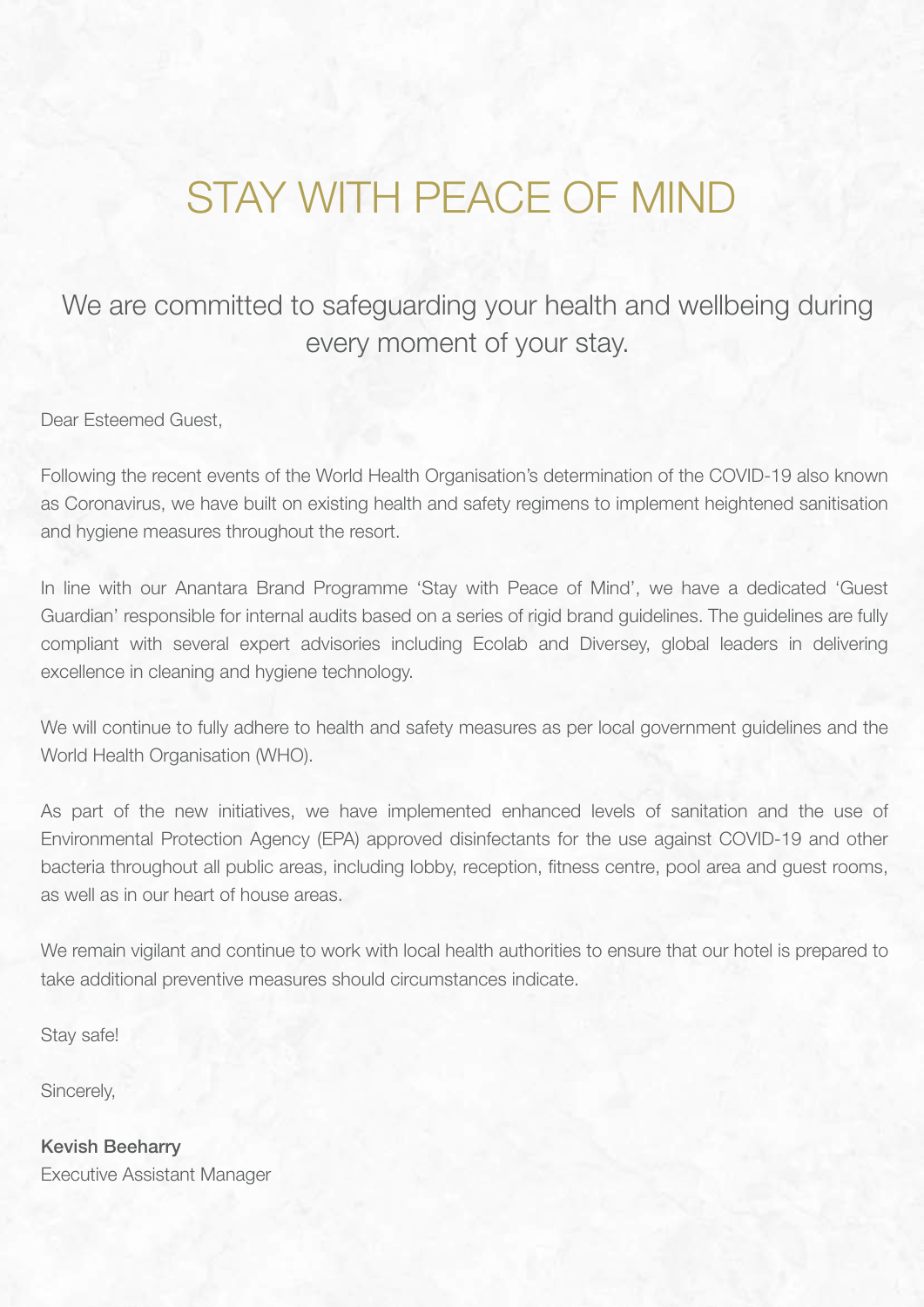## **LOBBY**



- Temperature check and sanitation stations are in place in the lobby for guest use and safety
- Each station has a hand sanitizer refilled as required
- Our team members greet guests warmly with a regionally appropriate hand gesture (contactless)
- Our team members wear masks and are trained to disinfect items, areas and surfaces before and after guest usage
- We will be pleased to assist our guests about the establishment's policy in terms of the preventive measures established or other services that guests may require (for example, medical and pharmacy services available in the area or at the establishment itself)
- Room keys are sanitised in front of the guest before handing it over
- Any document handed over by the guest (pre-registration card, credit card, IDs, passport) is sanitised. If feasible, the guest shall be allowed to swipe their credit card without team member having to touch it
- Each item is sanitised before being transferred to the room, especially all luggage
- Physical distance is maintained while escorting the guest to the room
- The telephone numbers of the health authorities, medical centres, public and private hospitals, and assistance centres are available at the reception for use whenever there is the possibility that a guest may be ill

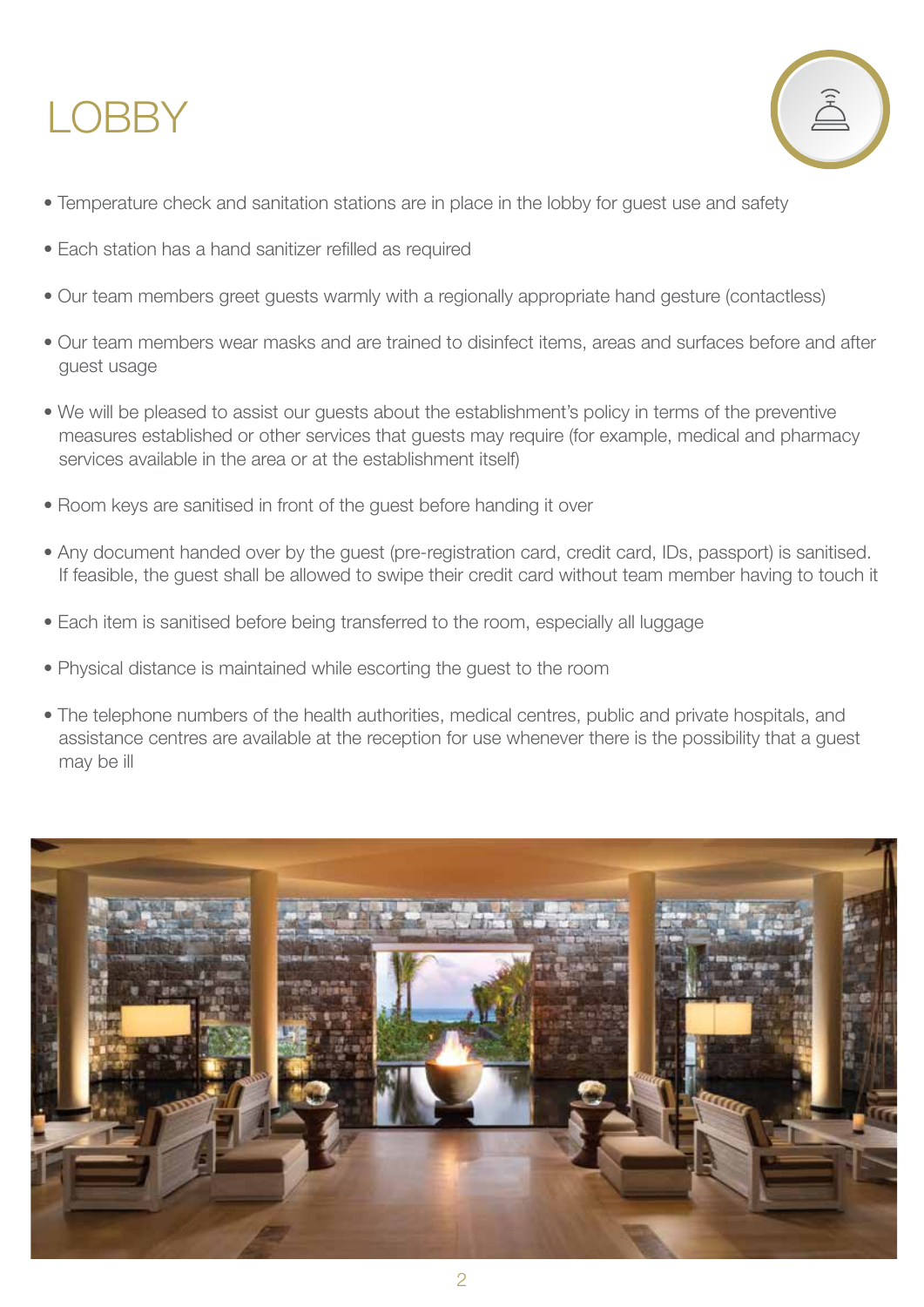# GUEST ROOMS



- All housekeeping attendants will wear masks and gloves at all times
- Rooms are rested for at least 24 hours between guest use
- Room attendants will use a new pair of gloves for each individual room, as well as different cloth for each room
- All room items are cleaned and disinfected thoroughly, with particular attention paid to high-touch items
- Team members accessing guest rooms shall use masks for their own safety and protection
- Hand sanitizer stations are available on all floors and public areas
- Some stationary are removed from the rooms however are available upon request
- A hygiene kit containing masks and hand sanitizer will be placed in the room
- Extra toilet paper rolls shall be removed once a guest has checked-out
- Turndown service is available upon request to facilitate minimal contact

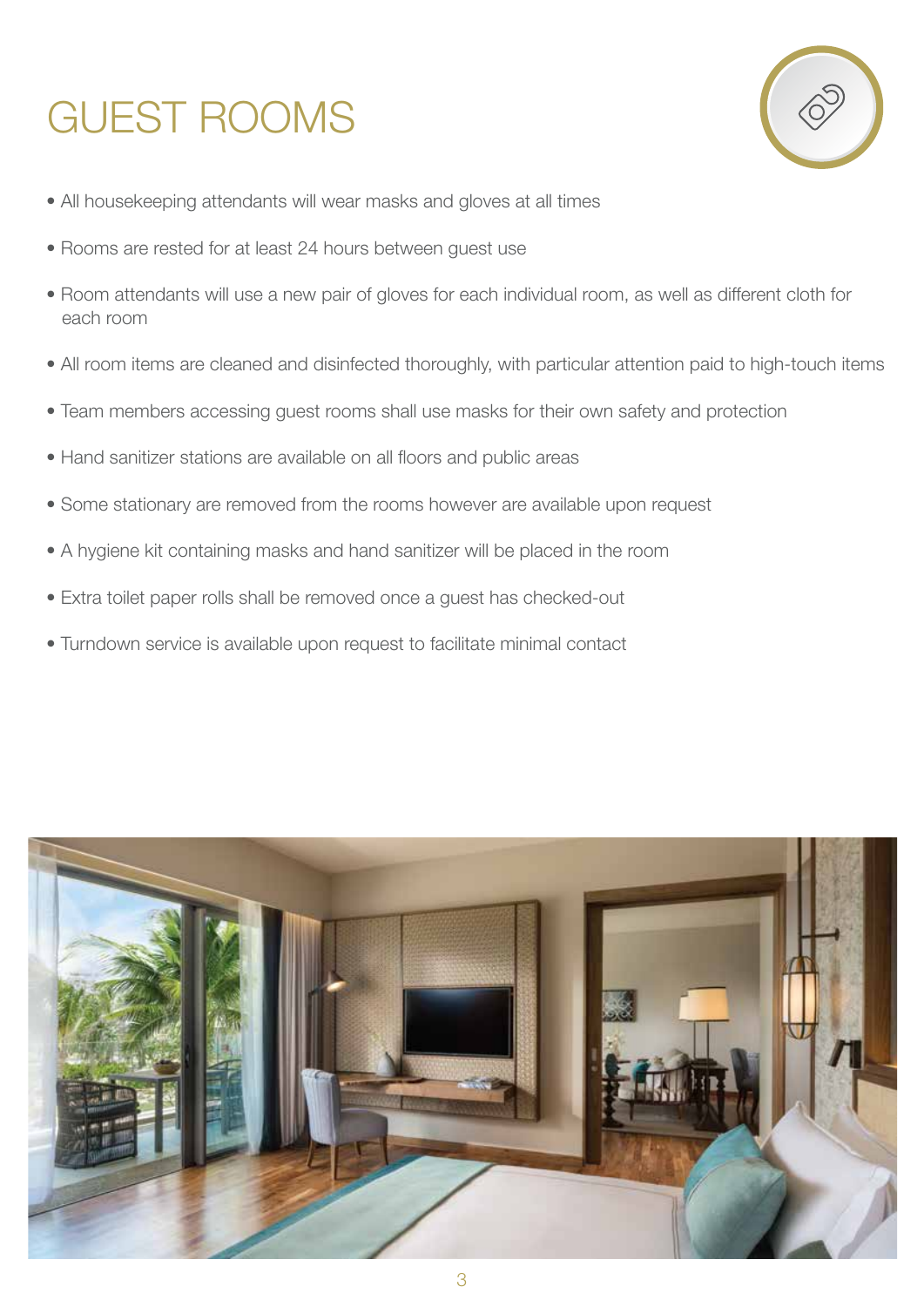## DINING



- Hostess performs temperature checks
- There is a minimum of one meter spacing between tables in outlets
- Standard size hand sanitizer is available at the hostess desk
- Each outlet shall be disinfected pre and post service period. It includes all workstations, furniture, menus/bill folders, rest rooms, hostess desk and so on. This will be supervised and ensured by the manager on duty. Chairs, tables, menus are disinfected in between seatings.
- Hostess shall highlight to guests about safety procedure as displayed at the entrance before escorting them inside the outlet
- Hostess shall walk at a fair distance from the guest and show the table
- Hostesses and managers shall manage physical distancing at entries, waiting areas and queues
- Peak period queuing procedures shall be implemented when guests are not able to be immediately seated
- Our team members shall not pull or touch guest chairs
- Napkin service is suspended until further notice, no placing in a guest's lap or refolding
- QR code-based restaurant menus are available to download onto your own smart device as well as on our in-house televisions

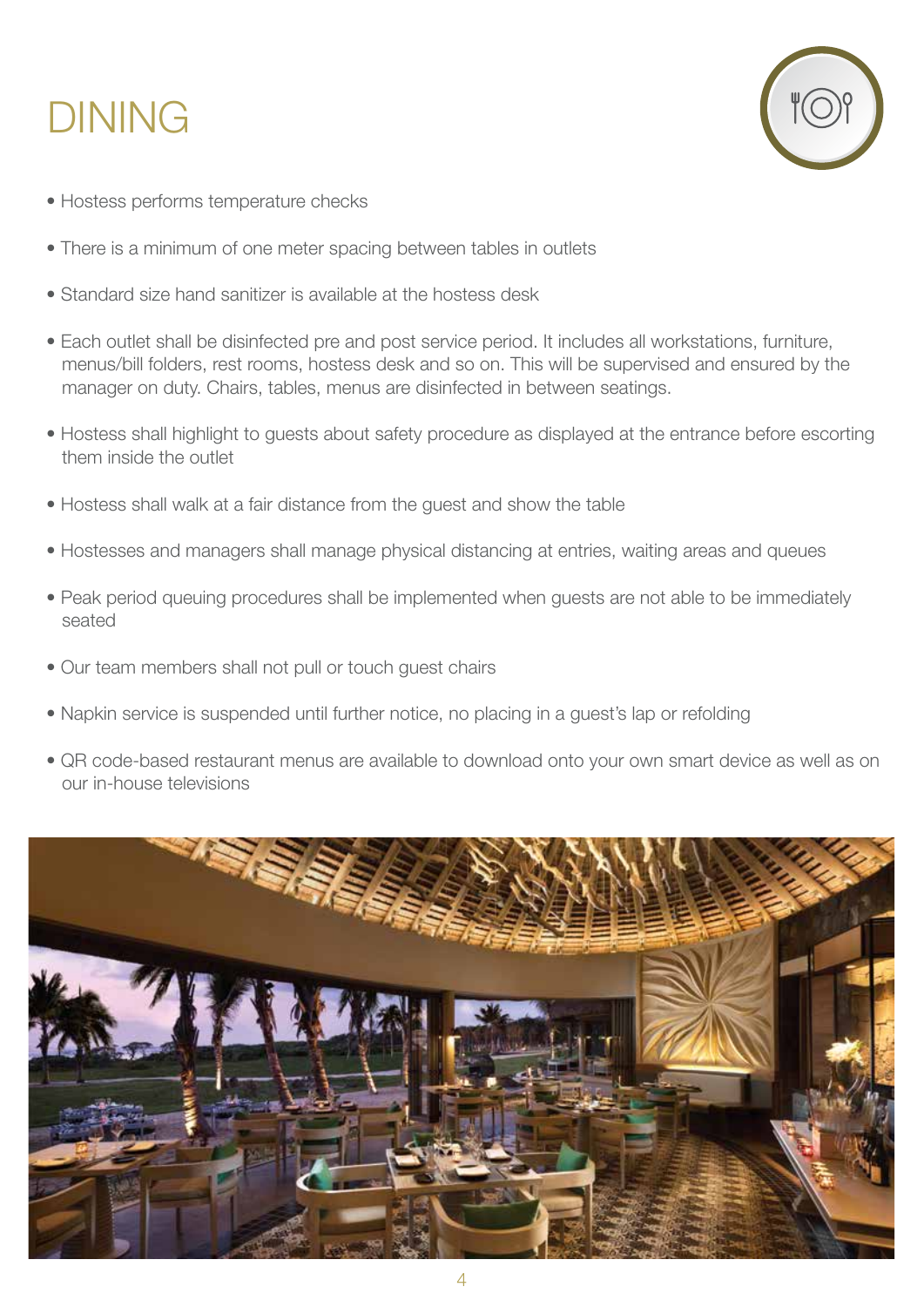#### **SPA**



- All spa team members will wear masks
- All product containers are sanitised before being used on the treatment
- Face cradles, tables, counter surfaces, cabin doors, door handles, light switches and music controls are sanitised between each treatment
- An individual face mask is available upon guest request for each treatment
- Proper protective equipment is worn at all times including face masks where appropriate
- Retail floor spaces is reviewed to ensure there is enough space for guests to navigate and maintain social distancing
- The spa team shall ensure that all areas are in line with brand standard hygiene and maintenance
- Well-trained cleaners are properly cleaning the spa to the highest standards

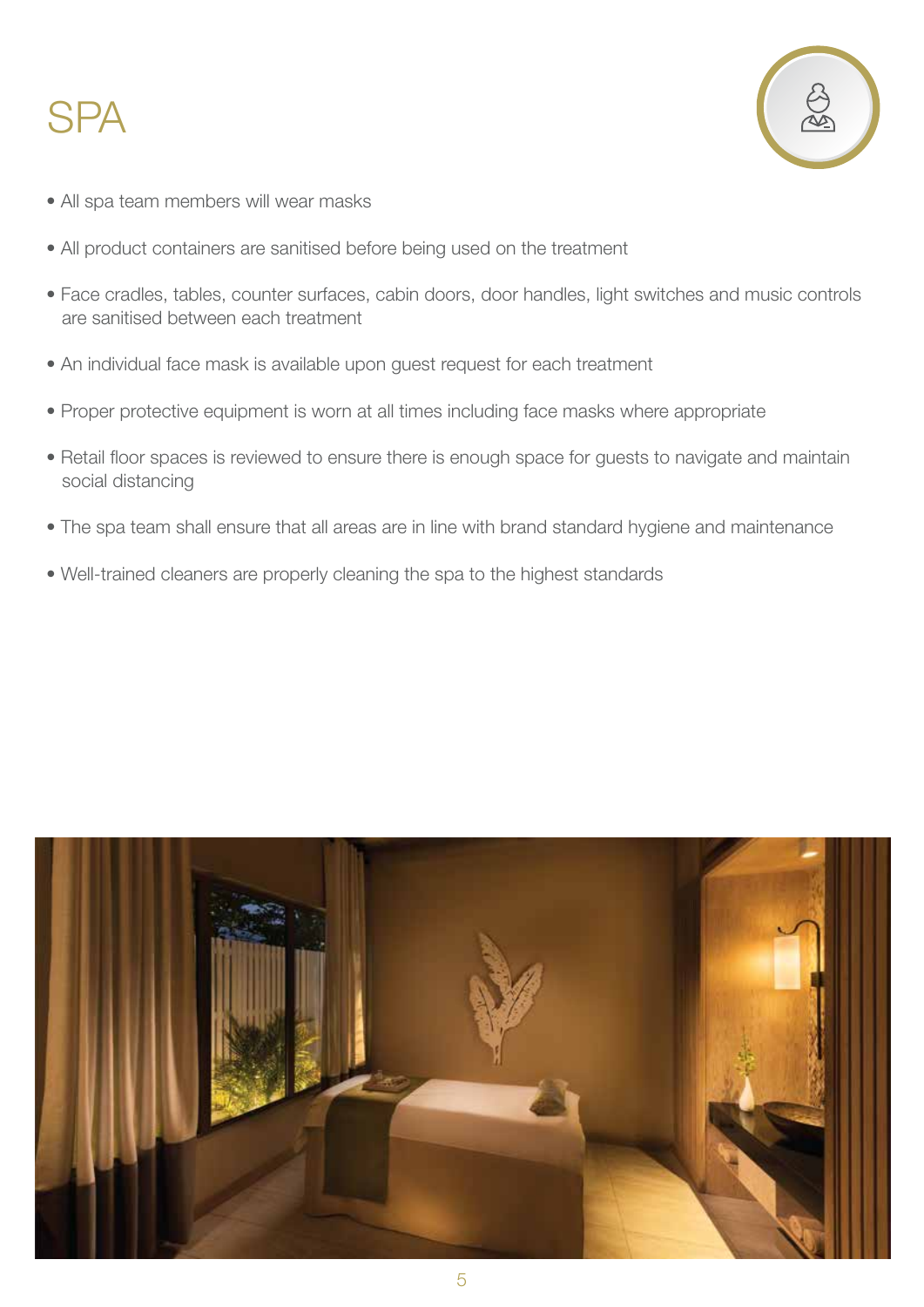# FITNESS CENTRE



- Gym usage is strictly limited to ensure physical distancing
- Gym is cleaned thoroughly and regularly to the highest standards
- Prebooking is highly recommended. Please contact the spa reception for your reservation
- All equipment are sanitized during supervised hours after each use

## POOL

- Chaise lounge chairs will be sanitized after each use
- Towel desk, entry kiosks and all other desks and counters are sanitized at least once per hour
- Lounge chairs are set to adhere to appropriate physical distancing
- All food items are served by pool will be covered with a cloche